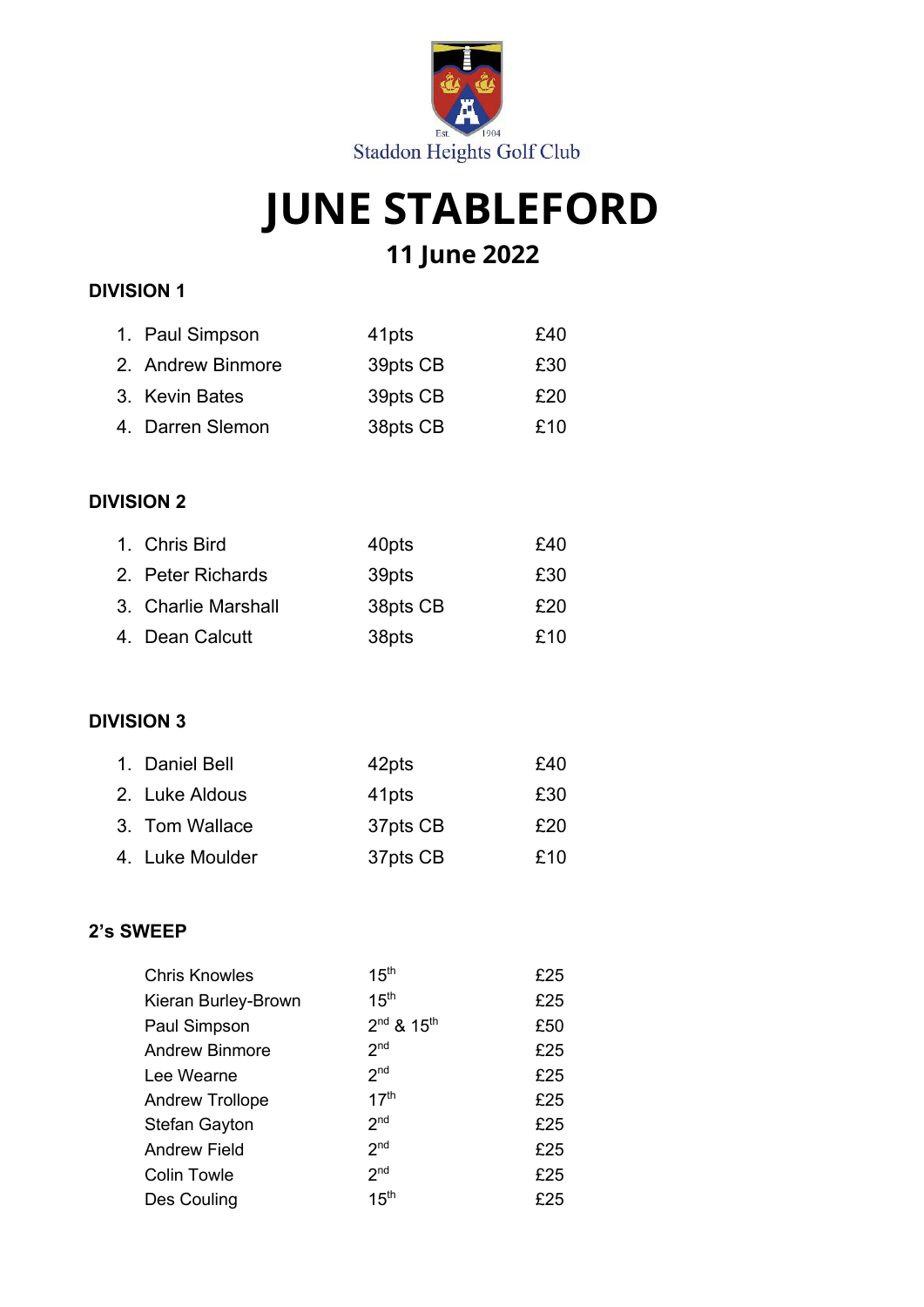# **STADDON HEIGHTS G.C.**

Competition Result June Stableford (11/06/2022)

**Score Type:** Stableford

**Course/Tee:** Staddon Heights (Yellow)

| <b>Pos</b> | <b>Name</b>            |                | <b>Hcp</b> Points |
|------------|------------------------|----------------|-------------------|
| 1          | Paul Simpson           | 4              | 41                |
| 2          | Andrew Binmore         | 10             | 39                |
| 3          | Kevin Bates            | 9              | 39                |
| 4          | Darren Slemon          | 10             | 38                |
| 5          | Alex Cole              | 6              | 38                |
| 6          | Joseph Aldous          | 8              | 38                |
| 7          | Phil Aston             | $\overline{7}$ | 37                |
| 8          | Martin Wallace         | 9              | 37                |
| 9          | David Purcell          | 11             | 36                |
| 10         | <b>Grahame Sanford</b> | 7              | 36                |
| 11         | Neil Ryder             | 6              | 35                |
| 12         | Chris Knowles          | 10             | 35                |
| 13         | <b>Bill Pascoe</b>     | 7              | 34                |
| 14         | John Gavin             | 10             | 34                |
| 15         | Kieran Burley-Brown    | 3              | 34                |
| 16         | Andy Griffiths         | 5              | 34                |
| 17         | Nick Jewell            | 10             | 34                |
| 18         | Chris Moulder          | 5              | 34                |
| 19         | Jason Bellison         | 10             | 33                |
| 20         | Gary Thorburn          | 10             | 33                |
| 21         | Alex Goodey            | $\mathbf 5$    | 33                |
| 22         | Jon Holwill            | 11             | 32                |
| 23         | Liam Foster            | 10             | 32                |
| 24         | Mark Young             | 9              | 32                |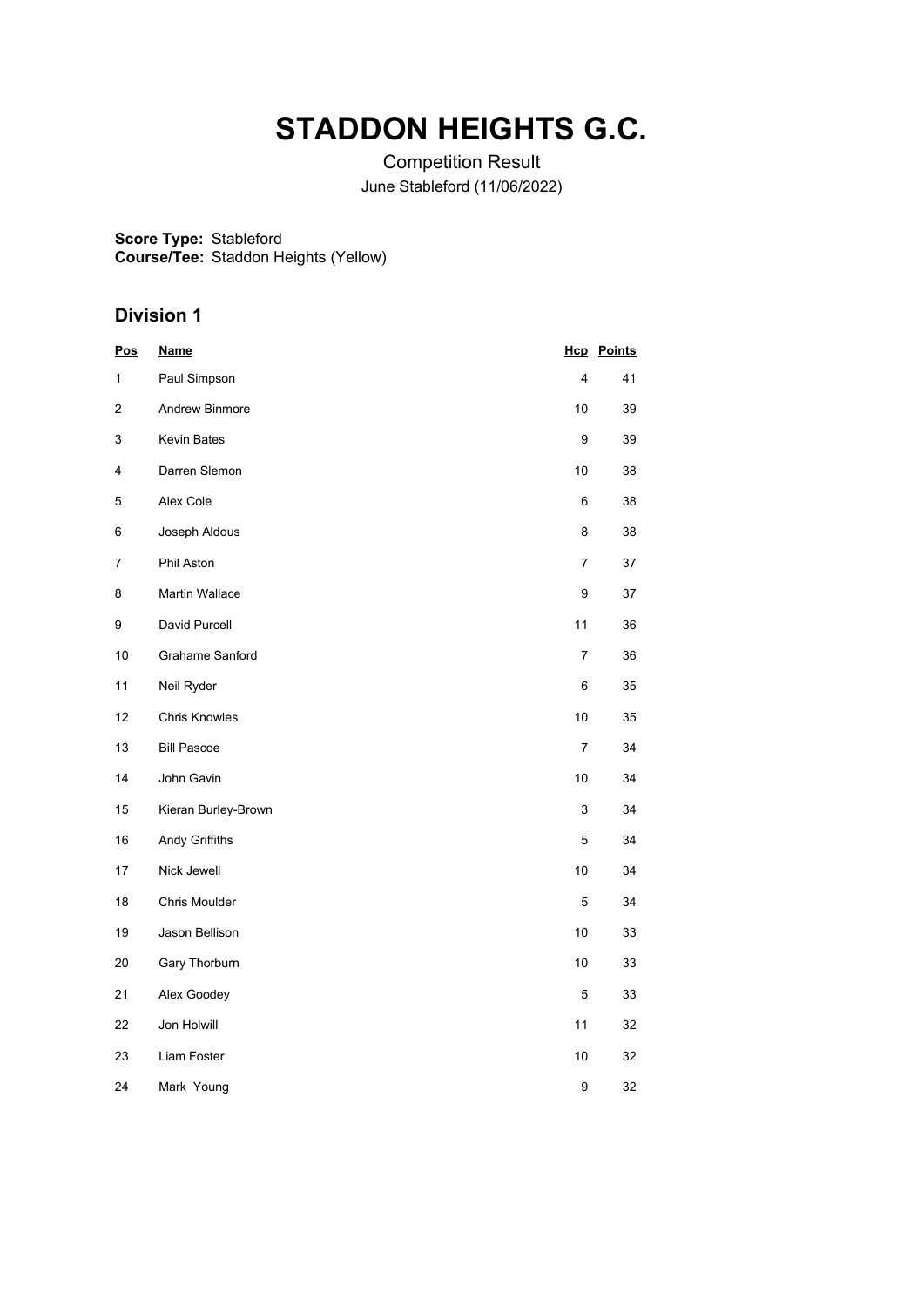| Pos | <b>Name</b>     |      | <b>Hcp</b> Points |
|-----|-----------------|------|-------------------|
| 25  | Jake Bellison   | 5    | 32                |
| 26  | Chris Harper    | 3    | 32                |
| 27  | David Chapman   | 10   | 31                |
| 28  | Ryan Hodgkinson | 10   | 30                |
| 29  | Neil Hailey     | 5    | 29                |
| 30  | Graham Purchase | 10   | 29                |
| 31  | Keith Puzey     | 10   | 29                |
| 32  | James Davis     | 8    | 29                |
| 33  | Andy Semmens    | 5    | 29                |
| 34  | Gareth Mitchell | 4    | 29                |
| 35  | David Allen     | 8    | 28                |
| 36  | Chris Baggott   | 8    | 28                |
| 37  | William Gleeson | 10   | 27                |
| 38  | Steve Harvey    | 10   | 26                |
| 39  | Nigel Stocker   | $10$ | 25                |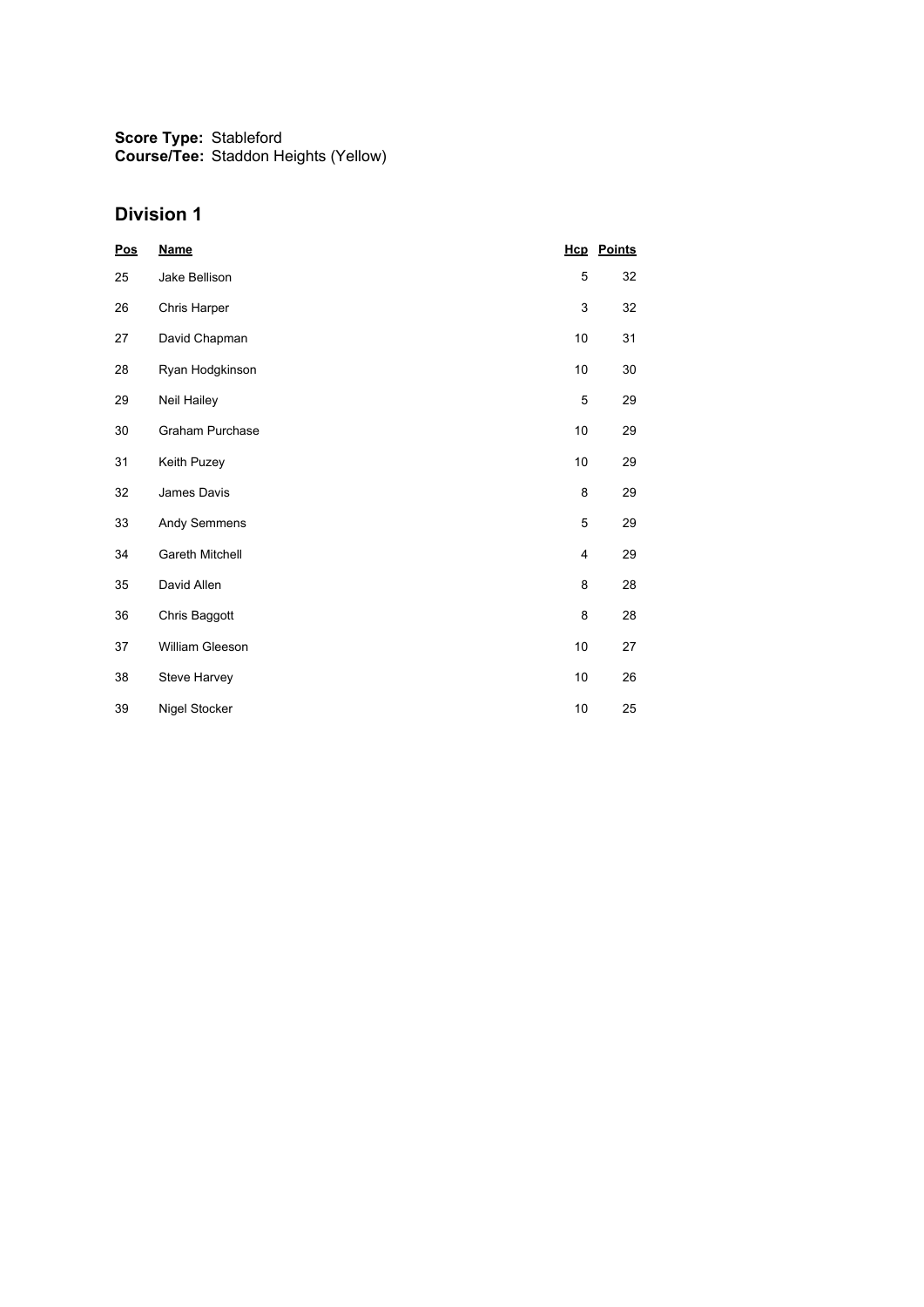| <b>Pos</b>   | <b>Name</b>             |        | <b>Hcp</b> Points |
|--------------|-------------------------|--------|-------------------|
| $\mathbf{1}$ | Chris Bird              | 21     | 40                |
| 2            | Peter Richards          | 19     | 39                |
| 3            | <b>Charlie Marshall</b> | 17     | 38                |
| 4            | Dean Calcutt            | 11     | 38                |
| 5            | Gary West               | 12     | 37                |
| 6            | Paul Newman             | 13     | 37                |
| 7            | Graeme Collings         | 19     | 37                |
| 8            | <b>Bob Gibson</b>       | 19     | 37                |
| 9            | Graham Couch            | 17     | 36                |
| $10$         | John Roberts            | 16     | 36                |
| 11           | <b>Matthew Binmore</b>  | 13     | 36                |
| 12           | David Parsons           | 13     | 35                |
| 13           | Andrew Withey           | 14     | 35                |
| 14           | Chris Preston           | 19     | 34                |
| 15           | Barry Moran             | 15     | 34                |
| 16           | Jordan Attwood          | 19     | 34                |
| 17           | Chris May               | 16     | 34                |
| 18           | Andrew Field            | 12     | 34                |
| 19           | Gary N Chapman          | 15     | 33                |
| 20           | Shaun Evans             | 18     | 33                |
| 21           | Paul Chapman            | 12     | 33                |
| 22           | Andrew Trollope         | 17     | 33                |
| 23           | lan Easton              | 17     | 33                |
| 24           | Peter Colton            | 21     | 32                |
| 25           | Steven Buckle           | 13     | 32                |
| 26           | Stefan Gayton           | 11     | 32                |
| 27           | John Hearn              | $18\,$ | 32                |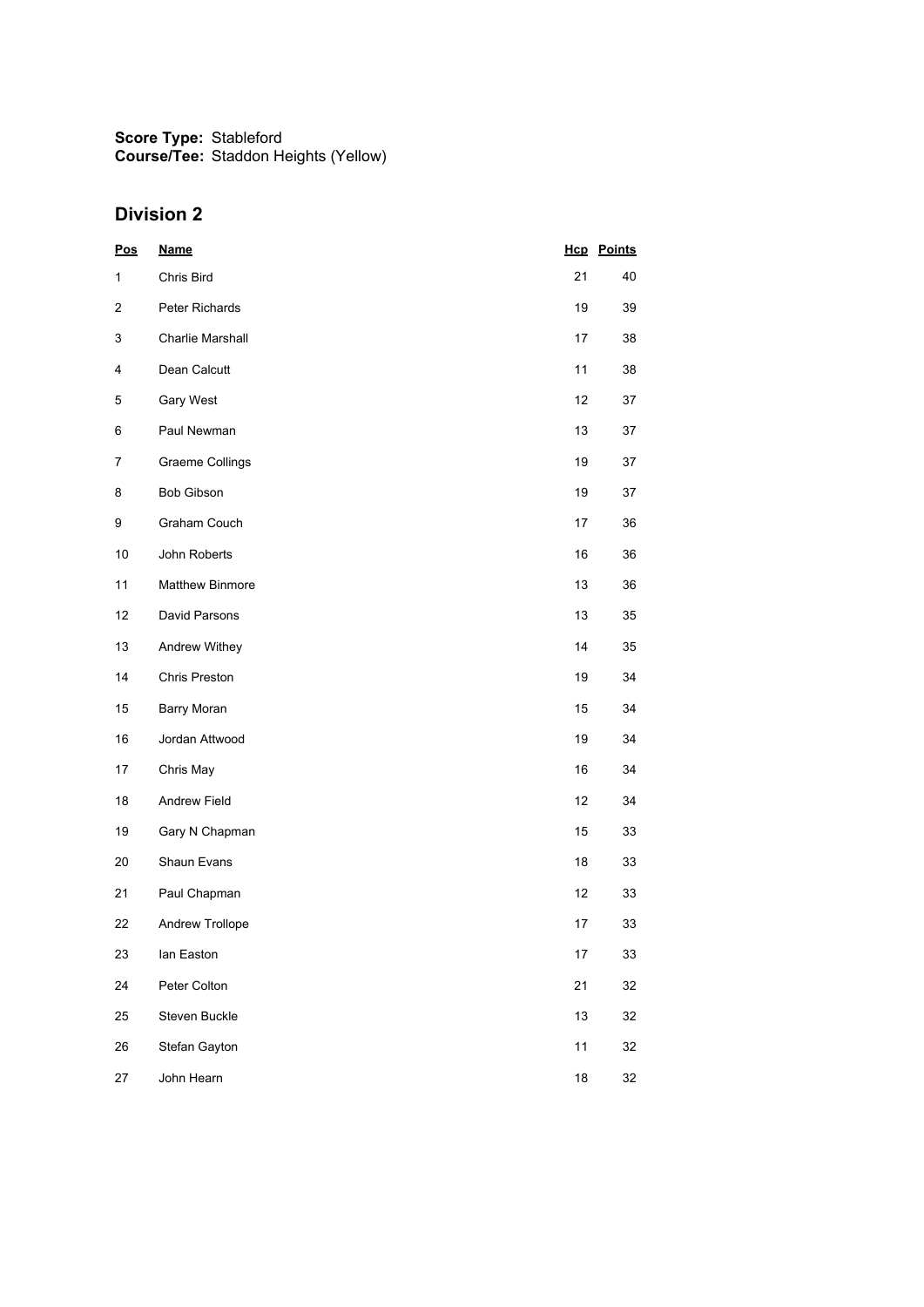| <b>Pos</b> | <b>Name</b>            |        | <b>Hcp</b> Points |
|------------|------------------------|--------|-------------------|
| 28         | Lee Wearne             | 17     | 32                |
| 29         | Roy Taylor             | 21     | 31                |
| 30         | <b>Maurice Stevens</b> | 20     | 31                |
| 31         | Alan Holwill           | 13     | 31                |
| 32         | lan Roper              | 16     | 31                |
| 33         | <b>Brian Rimes</b>     | 20     | 31                |
| 34         | Robin Love             | 21     | 30                |
| 35         | Philip Hill            | 13     | 30                |
| 36         | Rob Elsey              | 12     | $30\,$            |
| 37         | Mike Mahoney           | 15     | 30                |
| 38         | David Pellow           | 17     | 30                |
| 39         | Harrison Davis         | 13     | 30                |
| 40         | Keith Prowse           | 22     | 29                |
| 41         | Nigel Smith            | 20     | 29                |
| 42         | David Cox              | 18     | 29                |
| 43         | John Ellis             | 19     | 29                |
| 44         | David Lamb             | 19     | 29                |
| 45         | Ryan Howe              | 19     | 29                |
| 46         | Anthony Montford       | 14     | 28                |
| 47         | Robert Bridgett        | 11     | 28                |
| 48         | Nigel Keeler           | 11     | 28                |
| 49         | Roy Warren             | 14     | 28                |
| 50         | Andy Lee               | 15     | 28                |
| 51         | Colin Moist            | 17     | 28                |
| 52         | Peter Murphy           | 17     | 27                |
| 53         | <b>Terry Olver</b>     | 22     | 27                |
| 54         | Luke Bailey            | $16\,$ | 27                |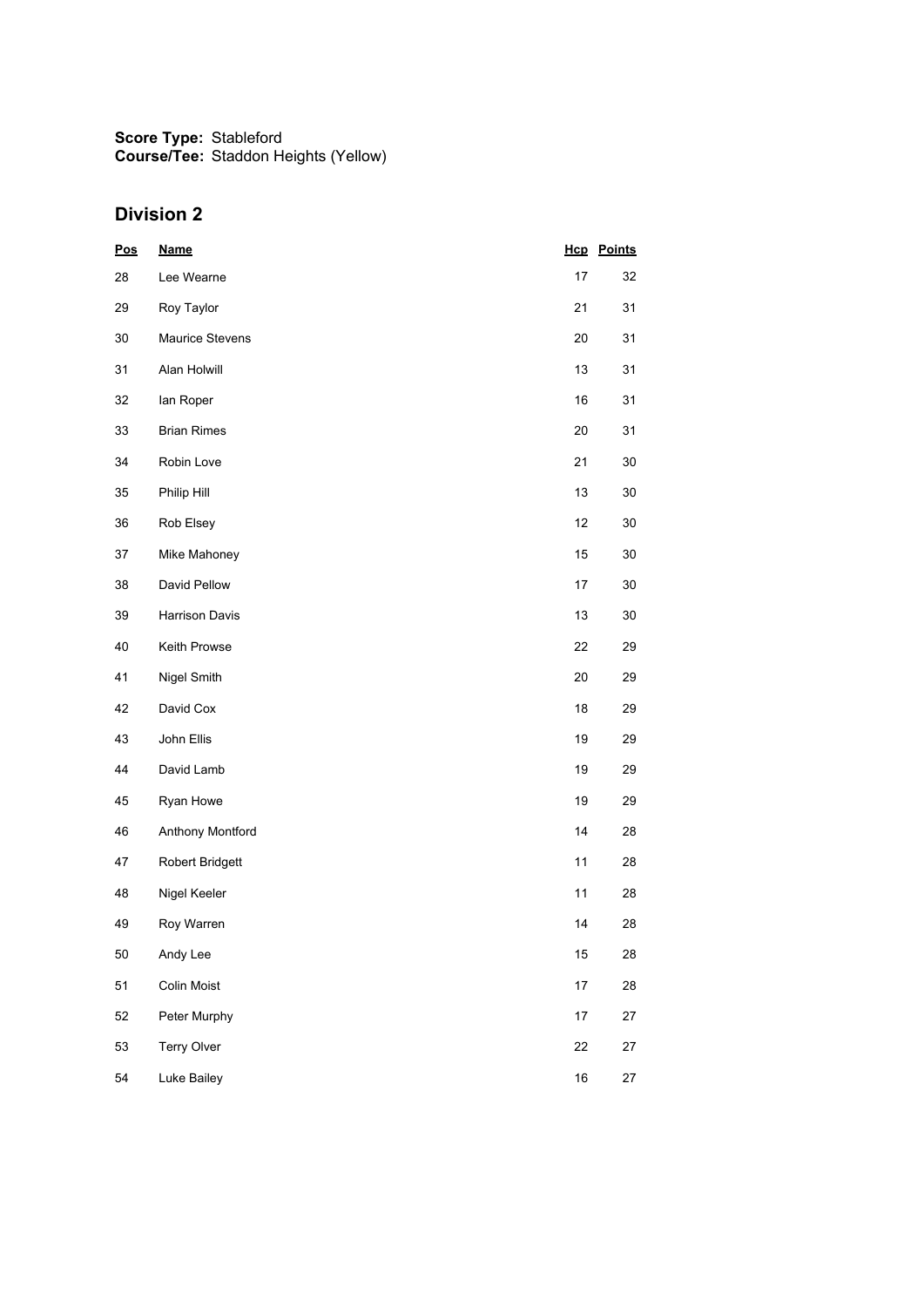| <b>Pos</b> | <b>Name</b>          |    | <b>Hcp</b> Points |
|------------|----------------------|----|-------------------|
| 55         | Rob Brown            | 19 | 27                |
| 56         | Max Lowles           | 12 | 26                |
| 57         | Gary Bolt            | 15 | 26                |
| 58         | <b>Martin Snell</b>  | 19 | 26                |
| 59         | Kevin Buckingham     | 19 | 26                |
| 60         | Graham Ferme         | 15 | 26                |
| 61         | Alan Milligan        | 17 | 26                |
| 62         | Ken Major            | 21 | 25                |
| 63         | Mike Glanfield       | 14 | 25                |
| 64         | lan Donald           | 18 | 25                |
| 65         | Andy Hardinge        | 22 | 25                |
| 66         | Michael Bray         | 13 | 24                |
| 67         | Graham Lapthorn      | 14 | 24                |
| 68         | Roger Ford           | 12 | 23                |
| 69         | Kevin Mudge          | 13 | 23                |
| 70         | Martin Moore         | 13 | 23                |
| 71         | <b>Trevor Steele</b> | 21 | 22                |
| 72         | lan Shannon          | 13 | 21                |
| 73         | <b>Tom Fenwick</b>   | 16 | 20                |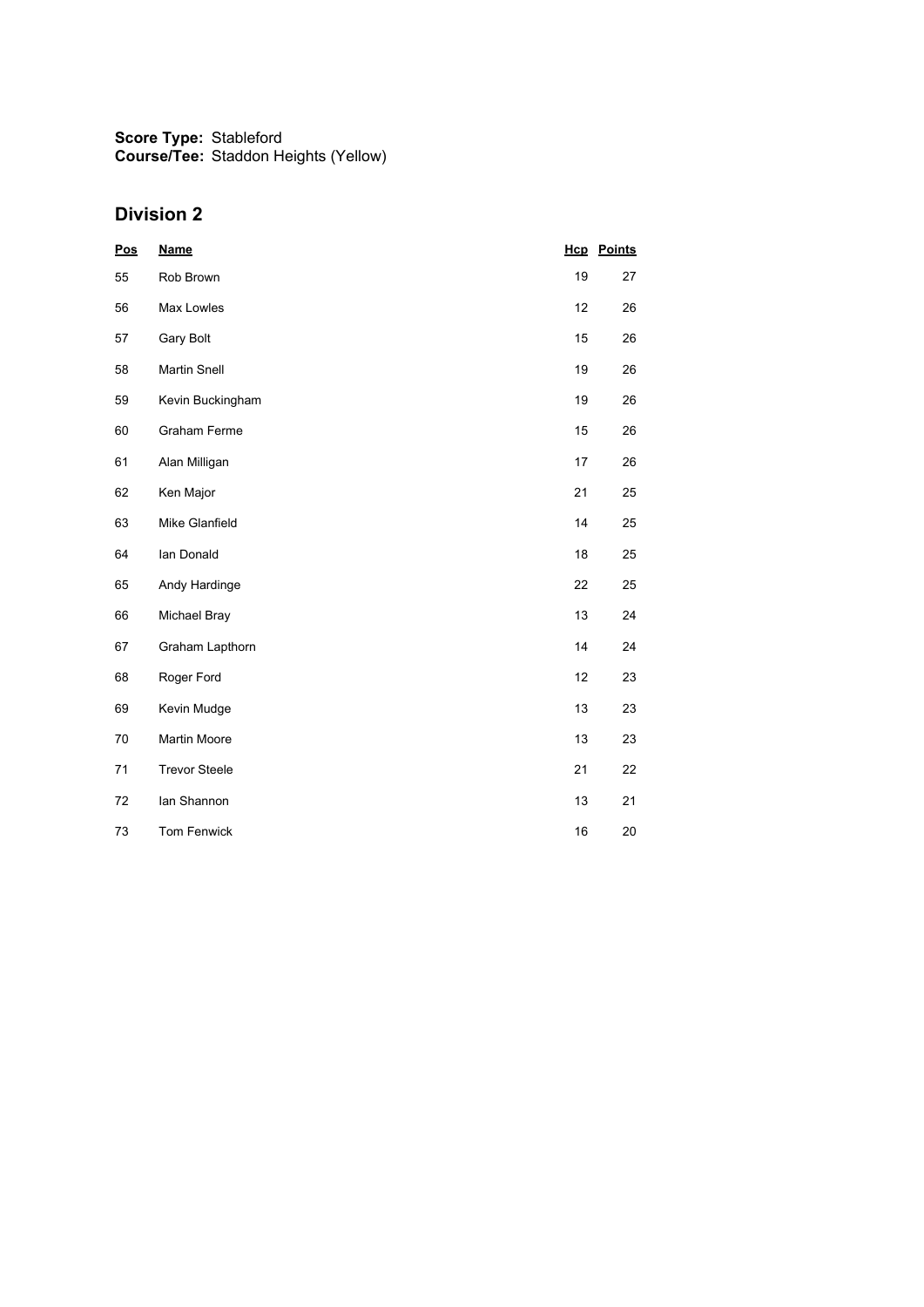| <u>Pos</u>   | <b>Name</b>            |    | <b>Hcp</b> Points |
|--------------|------------------------|----|-------------------|
| $\mathbf{1}$ | Daniel Bell            | 26 | 42                |
| 2            | Luke Aldous            | 31 | 41                |
| 3            | Tom Wallace            | 23 | 37                |
| 4            | Luke Moulder           | 24 | 37                |
| 5            | Dennis Whiting         | 26 | 37                |
| 6            | <b>Bill Partington</b> | 27 | 37                |
| 7            | David Brooks           | 24 | 37                |
| 8            | Peter Elsey            | 27 | 36                |
| 9            | Paul Smith             | 25 | 36                |
| 10           | Des Couling            | 23 | 34                |
| 11           | <b>Brian Huntley</b>   | 23 | 34                |
| 12           | Colin Towle            | 23 | 32                |
| 13           | lan Shilson            | 25 | 31                |
| 14           | David Stringer         | 27 | 31                |
| 15           | John Palmer            | 24 | 31                |
| $16\,$       | Tony Pitt              | 27 | 31                |
| 17           | Steve Kitchen          | 23 | 30                |
| 18           | <b>Graeme Coombes</b>  | 25 | 30                |
| 19           | <b>Tony Williams</b>   | 27 | 30                |
| 20           | <b>Stuart Piper</b>    | 23 | 29                |
| 21           | Dave Kneebone          | 25 | 29                |
| 22           | Michael Eastel         | 25 | 27                |
| 23           | Jeff Belcher           | 33 | 26                |
| 24           | Gerald Jamieson        | 26 | 22                |
| 25           | Shaun Sullivan         | 24 | 22                |
| 26           | Paul Cottenham         | 24 | 21                |
| 27           | Jon Gribbins           | 27 | 16                |